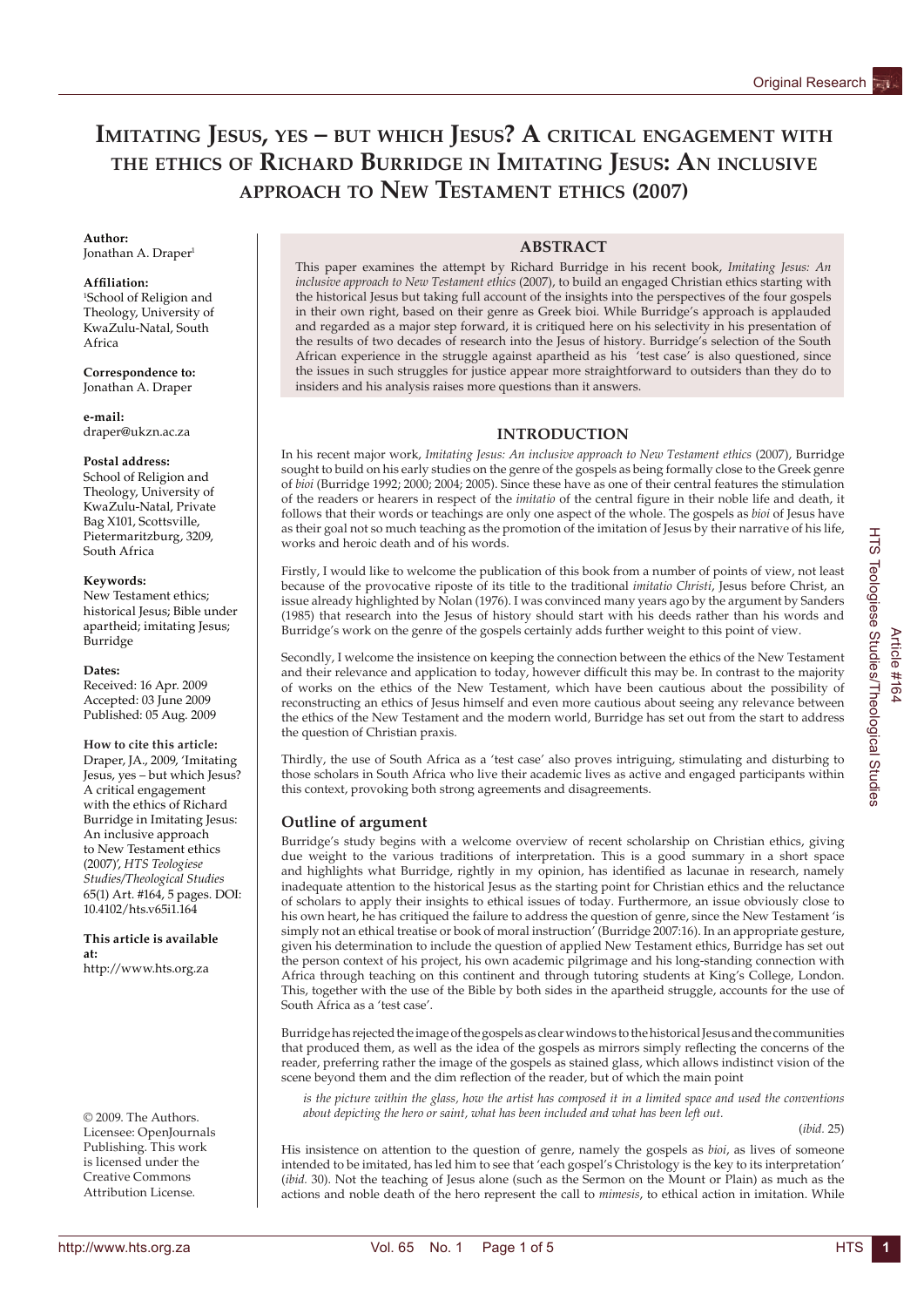Jesus did proclaim the eschatological imperative of the imminent coming of the kingdom, at the heart of this is an ethic of response leading to incorporation into a new community aimed at the restoration of Israel and a radical interim ethic. At the heart of it all is the command to love God and one's neighbour, including one's enemy, as God's mercy impels one to forgive in response. Jesus did set out rigorous ethical instructions on money and possessions, on war, on violence and on the state. These, however, do not provide a legal code but 'exaggerated standards to inspire us to the best we can be' (*ibid.* 59). However, the teaching must be set in the context of 'Jesus' table fellowship of eating with tax collectors and sinners', of his healing of outsiders and of failures (*ibid.* 63). Jesus foresaw himself in death as a martyr who would be vindicated by God and symbolised in the bread and wine of the Last Supper the gift of his life for sinners:

*He not only accepted them, ate and drank with them, but also healed them from disease and impurity and probably saw his own death as "for" them . . . Jesus' attitude and actions towards sinful people are as important as his teaching in establishing his ethic.*  (*ibid.* 68)

The other side of this is that Jesus 'expects a total response' (*ibid.* 70) to their open acceptance by God that this symbolised, as they imitated his life in the discipleship to which he called them (*ibid.*  70).

In a lengthy analysis of the ethics of Paul, Burridge has found that Paul too was concerned with the concept of 'imitation' (of him as he imitated Christ). Paul did not view Jesus as primarily a teacher who gave words but one whose deeds called for imitation and discipleship. Paul too emphasised openness to sinners and outsiders and the admission of sinners and outsiders into the community. Paul too stressed the imminence of the end and provided an interim ethics rather than a moral code. He also addressed the pressing moral questions of money, possessions, violence and the state. Thus Burridge has emphasised the continuity rather than the discontinuity between the ethics of Jesus and the ethics of Paul.

This pattern is followed through in Burridge's rich treatments of the four evangelists and their 'stain glass' depictions of Jesus. In all of them, each in its own way, the importance of imitating Jesus, of the sovereign rule of God, of the double love command, of an open, inclusive community and of 'eating with tax collectors and sinners' are emphasised. The pressing ethical questions concerning 'family, marriage, divorce and children, money and possessions, power, leadership and the state' all appear under this 'radical' aspect (*ibid.* 185). Mark stressed suffering, Matthew 'being truly righteous', Luke God's 'universal concern' for the peoples of the world and John 'teaching the truth in love'. In this way, Burridge has been able to bring the gospel tradition and Paul into a synthesis with the historical Jesus and to find a consistent ethical perspective set in the richly varied colours of the different texts. The same lens has then been applied to the ethical problem of the evil system of apartheid in a largely Christian country. This is no mean feat. Indeed, at times, it feels to me a little like a conjuring trick. Nevertheless, in setting out the following concerns, I do not mean to minimise the importance of Burridge's achievement, which surely opens up a new approach to New Testament ethics.

### **Historical Jesus as starting point**

I would like to begin with Burridge's presentation of the Jesus of history, since this is, in a way, crucial to his ethical approach. I follow Burridge in seeing a connection between the eschatological nature of Jesus' preaching of the breaking in of God's reign now and the response of those who heard the call to repentance as central to the ethics of Jesus. It is hard to conceive of the Jesus phenomenon without assuming that he was calling people to something radically new and exciting in a situation of crisis. Without excluding the elements of the wisdom tradition in the teaching of Jesus, it seems to me right to argue that the prophetic pronouncement of the 'day of the Lord' is more fundamental

to his identity and purpose. But why then adhere to the double love command as the definitive aspect of this proclamation? Surely this is not the centre of the prophetic tradition? Justice is the centre of the prophetic tradition – the justice of God, which cannot endure the oppression and exploitation of God's people and which prevails against the wicked in God's chosen moment. Justice cannot, of course, be separated from the love of God, since love, in turn, underlies God's just concern for the cries of the widows and the orphans and the oppressed poor. Love cannot be separated from the justice of God either, since human beings are the objects of God's justice. In later rabbinic tradition, justice and love came to be seen as the two faces of God (current already in the time of Rabbi Akiba and Rabbi Ishmael, according to Segal [1977:151–154]). Justice also provides the link between ethics and eschatology because of the question of theodicy: God cannot be a loving God if he allows injustice to flourish on earth, if God allows the righteous to suffer indefinitely. This is the point at which the 'fuzzy love', of which ethicists are rightly afraid, becomes focused and cutting love. The justice and love of God provide the basis for a human ethics centred on justice and love. Even a cursory examination of the deeds and words of Jesus show that this twin emphasis underpins his ethics, both lived and spoken, inasmuch as we can discern its historical dimensions.

This then leads to my concern with Burridge's placing of commensality at the centre: Jesus' table fellowship with 'tax collectors and sinners', which translates into an open, inclusive community as the basis for a new ethical theory and practice. But, again, open commensality with no concern for issues of justice, in other words repentance and restitution, as shown by Zacchaeus in, for example, Luke 19:8–9, would simply be a 'sell-out' on the part of Jesus. Burridge's confident assertion (Burridge 2007:62– 68) that Jesus had 'eaten with sinners' and that this is central to understanding his movement remains open to question, despite its popularity with those scholars who see Jesus as a kind of ancient, boundary-breaking hippy (Crossan 1991). The common meal that Jesus shared with his disciples does seem to have been an important symbol and to have come to be used (probably by his followers after his death) as a way of understanding his action in Jerusalem and his death on the cross. However, Horsley (1993:212–223), whom Burridge has strangely cited in support of his understanding (Burridge 2007:63, note 105), has strongly challenged the traditional 'friend of sinners' interpretation, which resonates so strongly with the *sola gratia* of the Protestant Reformation. Precisely because of its potential use by pietistic interpretations of Jesus, Horsley has refused to concede that Jesus was specially accommodating to tax collectors, sinners and prostitutes: 'There is simply little or no direct evidence in the gospel tradition that Jesus held table fellowship or otherwise associated with "sinners"' (Horsley 1993:217). An accusation of something is not the same as evidence of behaviour:

*. . . that Jesus is accused of associating with toll collectors and sinners is not evidence that he actually did so. Indeed, readers or hearers of the gospel traditions would have assumed the accusation against Jesus to be false*.

(*ibid.* 221)

In the same way as the followers of John the Baptist, so the disciples of Jesus understood themselves as 'repentant and forgiven sinners now participating in and responsible for the new life made possible by God's initiative in offering the kingdom' (*ibid.* 222). Jesus understood himself as God's agent in renewing local community and, in this way, in providing an alternative vision of the rule of God to the vision of God's rule underlying the claims of the élite, which inevitably supported their own financial and power interests.

Not everyone accepts this hypothesis by Horsley as I do (Draper 1994) but I have laboured this question because of its importance in Burridge's overall hypothesis. It is a sign of his scant attention to the socio-economic analysis that has been an important and contested aspect of recent research into the Jesus of history.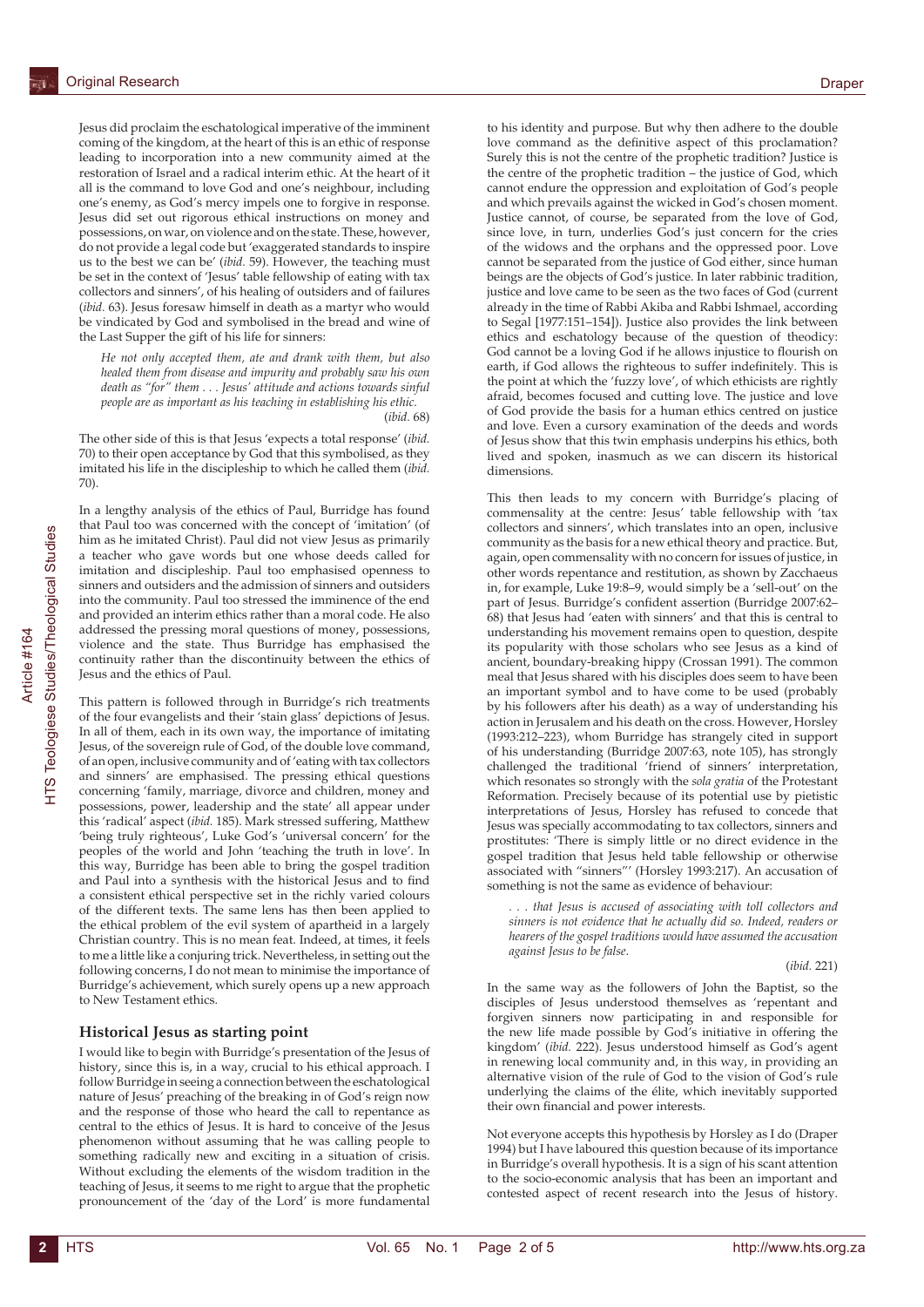So the understanding of Jesus as a Galilean peasant is, for me, important because it challenges the meaning of the 'open, inclusive community' that is so important in Burridge's ethical hypothesis. Jesus was a peasant leader of a peasant movement. He did not exactly take an 'option for the poor', as many engaged scholars, myself included (Draper 1991), once thought, since he was already poor (Stegemann 1984), and probably a member of a peasant family that had lost its land and so was forced into the more menial and despised work of carpentry (Van Aarde 2001). The way in which he viewed those who were unable through poverty, necessity and labour to comply with aspects of the Torah and were hence branded 'sinners' would not have been the view of the élite but the view of the peasantry. The 'open, inclusive community' was an aspect of the 'solidarity of the poor' that brought him into conflict with the ruling élite and their retainer class of lawyers. It does not necessarily mean that those accused of being 'sinners' or called disparagingly 'people of the land' because of their inability to comply with the purity rules of the Judaean temple state were guilty of any immoral action. One has to take account of the concept of 'on-stage, offstage', where the élite and their retainer class monitored what was said on-stage against the 'official transcript', while the peasants discussed their 'hidden transcript' off-stage (Herzog 1994; Horsley 2004; Scott 1990).

Some of the puzzling and offensive teaching of Jesus could be interpreted against this background, where the peasants sought to insert their 'hidden transcript' into the 'official transcript' in ways that deconstructed it without being actionable. Jesus' teaching on Roman taxation is a good example of this dynamic, if I may paraphrase it:

*Give to Caesar what belongs to Caesar . . . nothing, let him take back his damn idolatrous coinage with its claim to the divinity of Caesar . . . and give to God what belongs to God . . . everything, especially in eretz Yisrael the land of God's covenant with Israel!* (*cf*. Draper 1999)

So the code was understood by the peasants and half-understood in an uneasy way by the élite, since the 'great tradition' and the 'little tradition' are flip sides of each other. While Jesus did teach in the market-places of the village, where all could hear him, it seems that he undertook his most important acts and teaching in closed, protected environments where the powerful could not silence or patrol him. Jesus' chosen envoys (or apostles) were furthermore sent out in secrecy, forbidden to preach in the open, instructed to remain in one household and to eat what was put before them, utilising Exodus typology (Mark 6:6–56). It was in this way that the message of God's kingdom was passed by word of mouth in the peasant underground.

Jesus also spoke to people who responded in deserted places, where the authorities could not follow easily, going there by boat, while the crowds came in small groups, and, after symbolic feeding, he immediately left, again by boat (Draper 1995). Jesus' triumphal entry into Jerusalem and temple action were carefully planned (Mark 11:1–2) and he again left the city immediately afterwards to stay with peasant sympathisers, probably in Bethany, before the authorities could react with their inevitable violence (Mark 11:11). Then there was Jesus' secret coded entry into Jerusalem for Passover in the upper room (Mark 14:12–16) and his immediate exit to the secret, open-air venue outside this dangerous city (14:26). Only treachery from inside the movement could penetrate such well-executed secret planning, as always in peasant movements, where peasants protect their own and usually respond with ignorance to interrogation by the élite (Hobsbawm 1981).

All this is part of the narrative transcript of the actions of Jesus on which Burridge has placed so much emphasis and which Sanders has also highlighted, although Sanders would be horrified by my particular interpretation, I am sure, because he does not take these kinds of socio-economic data into account. As Sanders has argued, Jesus' prophecy in respect of the temple is one relatively certain historical detail to emerge from historical reconstruction and, while Sanders is more cautious on Jesus' triumphal entry into Jerusalem, I would add this to the relatively certain details of Jesus' historical life and death. The combination of these two events seems to me to have led inexorably to Jesus' death and to provide both the motivation for and the explanation of this. Indeed, it was a planned and significant action on the part of Jesus and therefore key to any ethical interpretation of his life in the *bioi* of all four gospel writers. In other words, I would argue for more specific focus on and direction towards Jesus' action in seeking to 'bring in the reign of God' than happy meals with sinners.

### **Elephants and ethics today**

Here, I am not arguing that this interpretation is necessarily correct, even though I am convinced by it myself. Rather, the discussion highlights the extent to which historical Jesus research is inevitably a process of constructing a new *bios* of Jesus. The historical reconstruction offered by the historian is an attempt (whether consciously or unconsciously, indeed, implicitly more often than not) to persuade the reader to a *mimesis*, whether positively in imitating Jesus or negatively in rejecting his life as futile and pathological and so living differently either as an *Übermensch* (Friedrich Nietsche) or as a brave new scientific atheist (Richard Dawkins). These should also be seen as the *mimesis* arising out of new narrative *bioi*.

The inevitable social and economic questions and power dynamics in the 'open, inclusive community' are critical if it is to be a model for Christian ethics today and for the same reasons. One does not hear of Jesus inviting scribes to give his people Hebrew Scripture studies or to discuss the finer implications of the Torah with his disciples in small, intimate groups. Their Torah discussions were instead a matter of public controversy not dissimilar to the head-on confrontations between apartheid Biblical propagandists and their anti-apartheid Biblical opponents seeking to undermine the 'official transcript' of apartheid South Africa. Not polite and, indeed, antithetical to the refined sensitivities of academic élite readings! Who does not squirm when reading the attacks on the Pharisees in Q? ('Woe to you Pharisees, hypocrites . . .'). The same goes for Jesus' relationship with the Herodians ('Tell that old fox . . .', Lk 13:32) and the Sadducees. We do not hear about Jesus' relationship, if this existed, with the Essenes. Jesus may occasionally have accepted invitations to dine with Pharisees but he used such an occasion to humiliate his host, who had humiliated him (Lk 7:36, if this goes behind Luke's redaction). Furthermore, there might have been some disaffected members of the élite or retainer class in Jesus' inner circle, as is often the case in new religious movements and as was the case in apartheid South Africa (with Beyers Naudé, Wolfram Kistner and others, for whom we should be grateful), but they were accepted among the poor only on Jesus' terms: 'Go sell all that you have' or, as could have been phrased in our South African struggle: Leave your desire to dominate and control at the door or do not come in at all.

This issue of hegemony in relationships between the poor and the powerful was and is a major one in South Africa both in the time of the struggle and today. Burridge has chosen to highlight the apartheid struggle as a 'test case'. I therefore think that I can be frank, without being descriptive. First a few points about the struggle:

Apartheid did not arise from a mistaken interpretation of Scripture. Instead, it arose from the dynamics of empire and the socio-economic forces in colonial society, from the imperative to maintain group identity and control in circumstances of isolation from the imperial centre. The analysis by Douglas (1966) and her discussion of the body as a social map are far more powerful in explaining the origin and evolution of a small, isolated group threatened through the integrity of its boundaries in terms of pressure from a larger group than are the various modes of reading the Bible.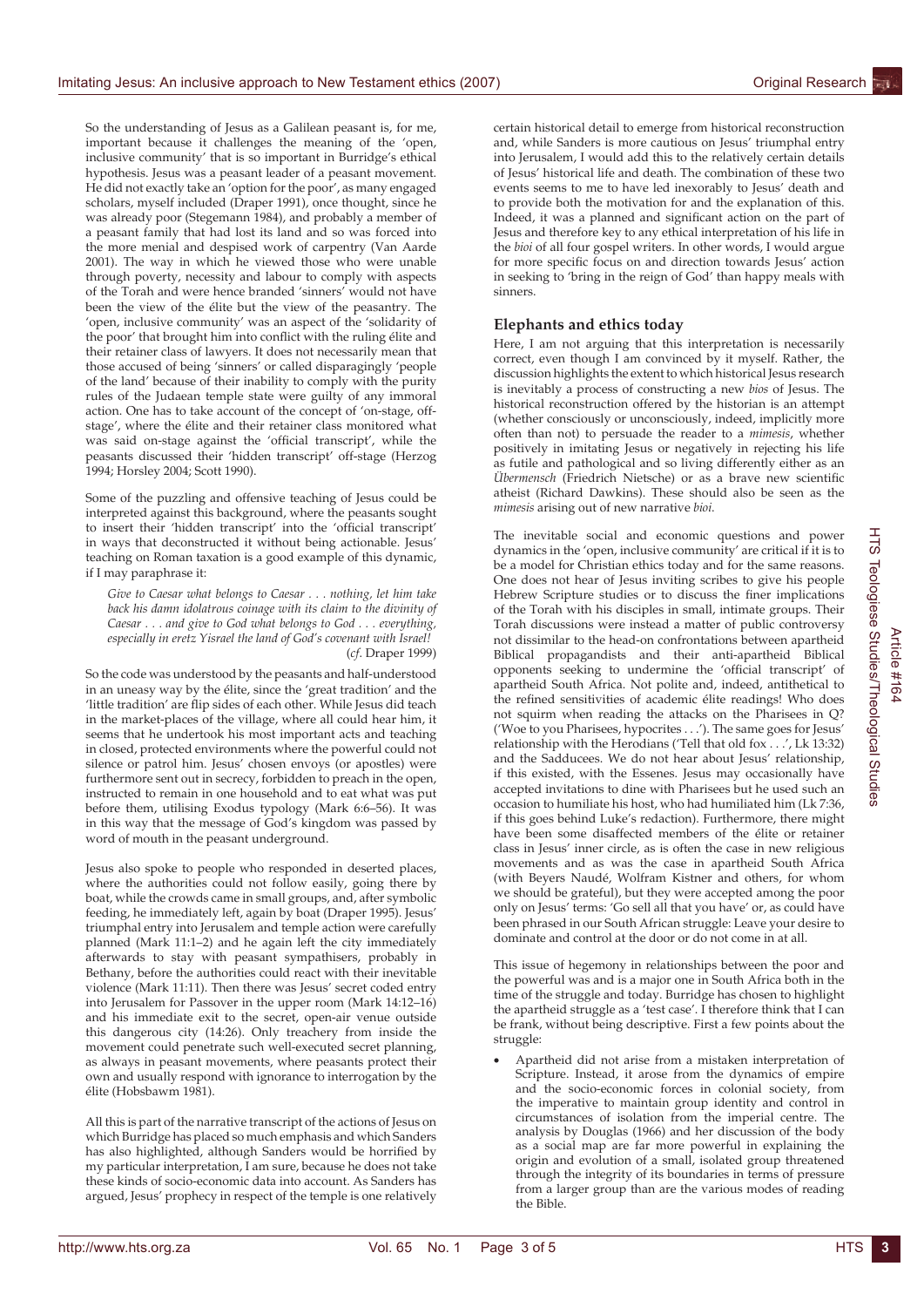- The legitimation of apartheid was not undertaken in agonised sincerity by well-meaning academics but was part of a propaganda machine orchestrated by the *Broederbond*, of which many (of course, not all) Afrikaans academics were members. If it was indeed undertaken in agonised sincerity by some, then it was the product of false consciousness on their part. The provision of alternative interpretations of Scripture by proponents of the struggle for justice – and there were significant voices (such as those of Beyers Naudé and the Christian Institute and, later, those associated with the *Kairos Document* of 1985) – made no impact on hegemonic discourse until the system began to collapse under military, social and economic pressure. It is interesting that Burridge has made no mention of the hermeneutics and exegesis of the Christian Institute or the Kairos scholars, such as Nolan in his *God in South Africa: The Challenge of the Gospel* (1988). The *Kairos Document* did come late in the apartheid years but it was the culmination of 40 years of resistance hermeneutics.
- Attempts to engage with these propagandists for apartheid through exegesis on the part of progressive academics were undertaken but these were not heeded because the methods of interpreting the Bible by the academics were directed by social forces and not by intellectual debate. Those courageous Afrikaans academics who did listen to the voices of protest were frequently harassed and sometimes even silenced.
- The security forces attempted to monitor and suppress such academic discourse by enrolling members of the security police to attend classes as theology students and to pass on sensitive information about participants, to the extent that, in some academic settings, it became necessary for informers to be excluded from graduate seminars for the protection of progressive graduate students, such as Frank Chikane, Director of the Institute for Contextual Theology.1 Public and hidden discourse applied in the same way then as I believe it did in Jesus' time when those with power and those without power interacted. The discourse of the oppressed became a 'hidden transcript' undertaken off-stage.
- One possible difficulty with the concept of 'open, inclusive community' reading as a fundamental principle of the ethical reading of the Bible arising from the experience of apartheid is highlighted by the statement that

*. . . such counter-cultural reading communities must never become fellowships of the like-minded. Our approach to the New Testament ethics requires the interpretative community always to be open and diverse, inclusive of those who might disagree with us, but who are still making their response of discipleship as we follow Christ together.*

#### (Burridge 2007:394)

Admittedly, Burridge was responding to the counterargument by Katongole (2001) to postmodernism but it does raise questions in situations of crisis and danger, such as existed in the heyday of apartheid in South Africa. Burridge has already argued that 'the use of scriptural narratives to provide examples for today was common on both sides of the apartheid debate' (Burridge 2007:382). My own over-sensitive memory senses an implication, not intended by Burridge, that those who interpreted the Bible from the progressive side were part of the problem because their exegesis was not done in 'open, inclusive community' with the apartheid theologians.2 Does this mean that their resistance should not have been undertaken, that their exegesis and ethics were inappropriate because others were not listening, that they should have risked the lives of political activists by opening them up to betrayal?3 In situations of crisis, 'fellowships of the like-minded' may be a necessary aspect of prophetic witness. Would Jesus have invited Herod's secret service to the private houses where his apostles were spreading his message of the imminent arrival of the reign of God? Jesus warned his disciples when they were sent out in the face of Herod's repression to stay in one house where they found someone willing to listen and not to go from house to house (Mark 6:10 and the Q parallel in Luke 10:7). Would he have sent a note informing the high priests and Sadducees what he was planning in the temple? Would he have invited the scribes and Pharisees to the upper room? Subversive secrecy may be necessary in situations of crisis.

At the heart of the *Kairos Document* critique of the usual church position was the attempt to reach a middle way between apartheid and its advocates and the liberation struggle. Such 'church theology' argued that the government was wrong but that the armed response of the liberation movement was also wrong and that what was needed was mediation for the acceptance of 'Jesus' position', this position differing from both approaches, it being one of the 'gentle Jesus meek and mild' (the Goldilocks effect, Balcomb 1993). This position evolved as Third Way Theology in South Africa (many South African church folk seizing on the well-intentioned work by Wink (1987) to underpin this, even though Wink himself was arguing for active nonviolent resistance). The 'mediating' position of compromise that characterised mainline church response was the particular target of contextual theology and therefore implicitly of contextual biblical studies. The *Kairos Document* characterised the three positions as 'state theology', 'church theology' and 'prophetic theology'. In a situation of injustice, God does not call on his people to be neutral but to take the side of struggle against injustice and to adopt a prophetic stance against the state and its propagandists. Burridge was aware of this and it does not undermine the central principle of his ethical hermeneutic, that of inclusive community. My intention in this rhetorical detour is to point to the way in which hegemony limits the possibility of inclusive rhetorical community.

This brings me to the question of contextual biblical studies, which Burridge has used as his 'cap stone' case study. Contextual biblical studies arose out of this context of the struggle against apartheid. Gerald West has developed this in a particular direction at the Institute for the Study of the Bible, now the Ujamaa Centre, but it was initiated by the first director, our colleague Professor Gunther Wittenberg, under the influence of his experiences of base-community readings of the Bible in South America, especially as by Carlos Mestes and Paulo Freire (1970). It continues to carry that legacy proudly. It has naturally also continued to evolve but it was originally designed both to conscientise and to create space for the poor and marginalised in the dangerous context of struggle against an oppressive and murderous government in South Africa, as in Latin America. It was initially conceived as an interventionist strategy but the problem of the hegemony and agency of the intellectual subsequently arose and does arise inevitably in this case: educated, well-off and ideologically orientated people sitting with poor and uneducated people! Can there be an inclusive and egalitarian Bible reading community here? Freire has indeed been critiqued along these very lines by, for example, James Gee (1996). However empowering your pedagogy, it is still being controlled by you and it is you who sets the agenda. West has attempted to move the boundaries further in favour of the reading community of the poor with his concept of 'reading with', in which the 'grass roots intellectual' (if such a Gramskian person actually exists) abdicates power, humbly making resources available and stepping back to listen to the responses of the poor and powerless, to be influenced by them and to communicate their wisdom and plans of action to a waiting world (Cardinal 1982).

Yes. And contextual biblical study has indeed achieved some real good and has had and continues to have interesting results.

<sup>1.</sup>This happened at, for example, the School of Theology at the University of Natal, which had publicly adopted a manifesto based on the *Kairos Document*.

<sup>2.</sup>It should be noted that Burridge rejected any such interpretation of his model in his response to this paper at the ethics group session on his book at the SBL Annual Conference in Boston in November 2008.

<sup>3.</sup>Agents of apartheid South Africa's intelligence branches infiltrated both Christian activist groups and university classrooms, and unguarded discussions in their pres-ence could lead to the arrest and interrogation of participants.